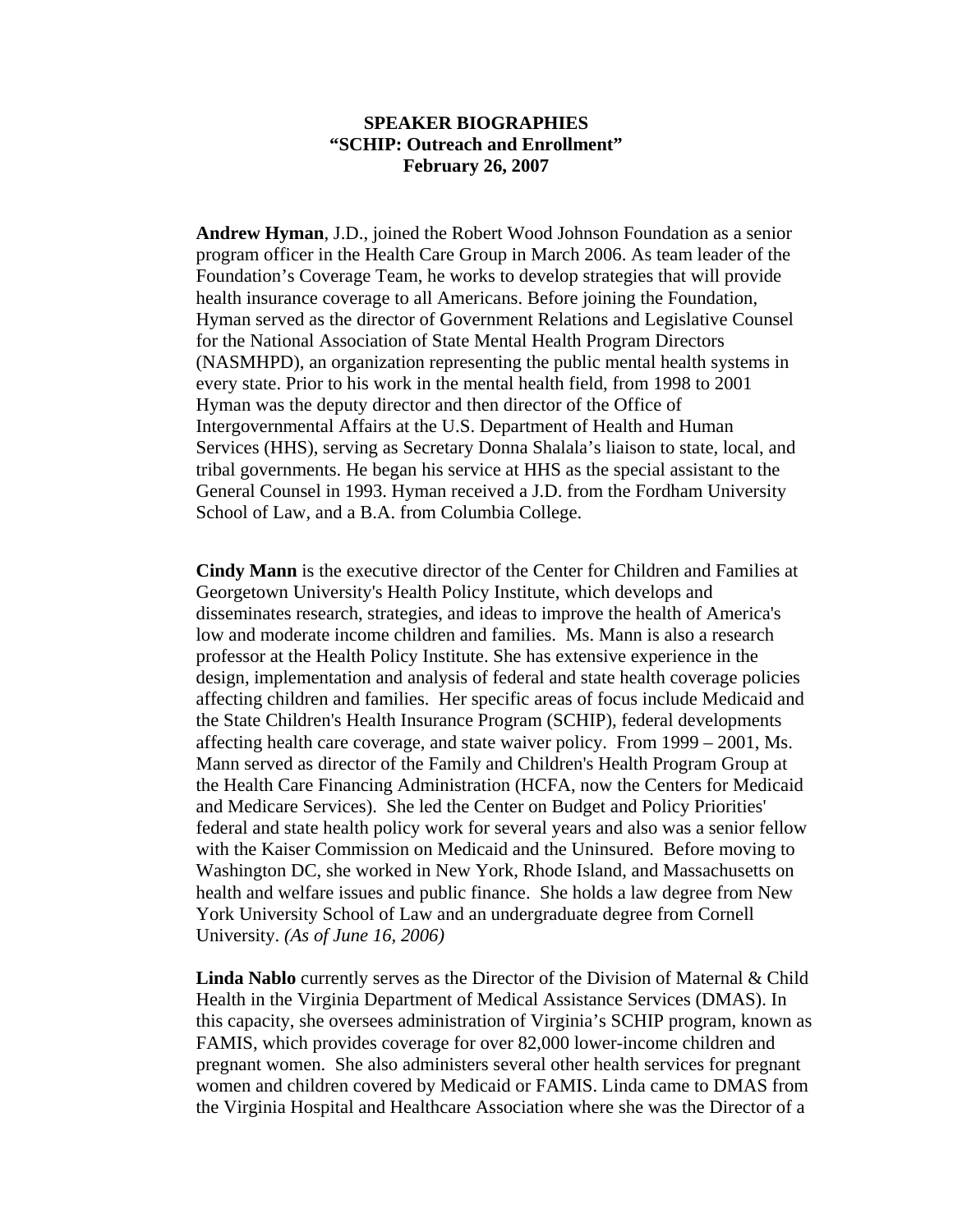statewide non-profit initiative to assist communities in enrolling eligible children in the Medicaid and FAMIS programs. She also worked for many years on a variety of children's issues as the Director of Public Policy at Voices for Virginia's Children and as the Manager of Planning and Policy for the Department of Juvenile Justice. She has extensive experience in program administration, working with the state legislature and community development and training.

**Judith Cash** is the Deputy Director of the Virginia Health Care Foundation. In this role, she is responsible for all of the Foundation's grant making, and special initiatives. The Virginia Health Care Foundation is a non-profit, public/private partnership dedicated to increasing access to primary care for uninsured and medically underserved Virginians, by strengthening and growing Virginia's health care safety net. The Foundation was initiated in 1992 by the Virginia General Assembly and its Joint Commission on Health Care. The Foundation was the lead agency for Virginia's *Covering Kids and Families* (*CKF*) Initiative, part of the national CKF initiative of the Robert Wood Johnson Foundation. Judith was the state director for the Initiative and is currently chair of the statewide Children's Health Insurance Program Advisory Committee. Judith came to the Virginia Health Care Foundation after 5 years as President and CEO of CHIP of Virginia. In that role she led a network of 11 regional public /private partnerships throughout Virginia, designed to ensure access to healthcare for pregnant women and children from low income families. Prior to joining CHIP of Virginia, Judith was child health policy analyst with the Virginia General Assembly, and before that, had spent approximately 20 years in direct service and administration of programs for young children with special health care needs and their families. Judith holds a Master's Degree in special education, with a focus on children with special health care needs, and a certificate in Nonprofit Management.

**Judith Wooldridge** is a senior vice president at Mathematica Policy Research, Inc., in Princeton, N.J. Wooldridge, who directs Mathematica's Covering Kids and Families evaluation for the Robert Wood Johnson Foundation, is an expert in health services delivery, focusing on vulnerable populations. She has led many studies of health insurance coverage, including a congressionally mandated evaluation of the State Children's Health Insurance Program and studies of the effects of Medicaid reform on coverage and access. In addition to coverage, her expertise includes health care technology and long-term care issues. During her long tenure with Mathematica, Wooldridge has published in many peer-reviewed journals. She has also made many presentations and briefings to both public and private agencies. Mathematica, one of the nation's leading independent research firms, conducts policy research and surveys for federal and state governments, as well as private clients. The employee-owned firm, with offices in Princeton, N.J., Washington, D.C., and Cambridge, Mass., has conducted some of the most important studies of education, welfare, health care, employment, nutrition, and early childhood policies and programs in the United States. Mathematica strives